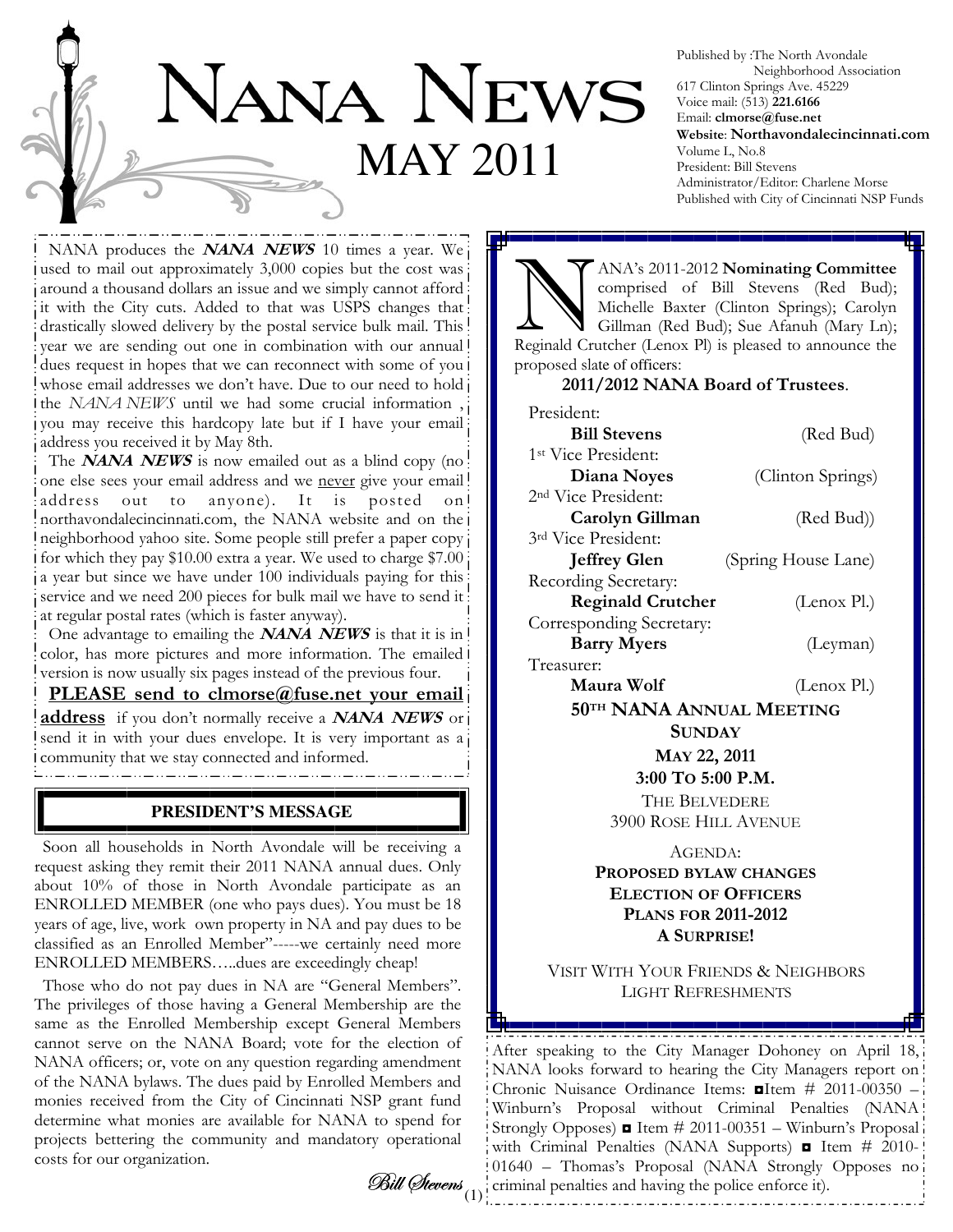

who came out in the rain to rake & bag leaves, mulch the playgrounds pick up litter and weed at Seasongood, Dana Triangle and MLK. The ravine by the Dana triangle was cleaned out of furniture and trash as well as the Gershuny property. Litter was collected along Reading, Mitchell and Clinton Springs. Thank you to the volunteers who braved the weather:

Burton Woods: Brian Hill, Marissa McGinnis; Dakota: Ursula, Austin & Matt Hassel; Leyman: Buzz Scannella; N. F. Shuttlesworth: Fred, Anise, Sherryl, Thandiwe, Fegan; Red Bud: Marian Miller, Bill Stevens; Spring House Ln: Cathryn & Beck Lovely; Avondale Youth Council: Michael Anderson, William Hetcher, Hakiem Lamier, Chris Rogers, Ronald Washington, Damon Walker; North Avondale A's: Raepheal Dell, Bob & Elijah Johnson, Alta Marie & Jeremiah Miller, D'Wayne Mondy, Tim Patton, Donta Williams, Barry Wilson; Volunteers of America Greg Avery, Joseph Barnes, Vincent Bright, Terry Embry, Gregory Hill, Marion Landocre, James Macke, Nick Moeller, Bennett Ruter Jr., Daren Voshel.

医外科学

Also thank you to all the neighbors who pick up litter everyday in our neighborhood!



 The City Planning Department, as a result of the MLS using their community council boundaries map, thought it would be helpful if community councils stated their boundaries by streets in their bylaws. In the past NANA did that but with the last bylaw change went to just attaching our map. Even though the Planning Commission tabled this item it should serve as a "best practice." Therefore, NANA is putting them back in:

### ARTICLE III BOUNDARIES

Plan", issued in January of 1974 by the Cincinnati City (2) SECTION 1 The boundaries of North Avondale shall be congruent with those shown in the map found on page seventeen (17) of the "North Avondale Community Master

Planning Commission; a copy of which is attached hereto as 'Appendix A' and which is incorporated herein by reference. ADDED TO THIS SECTION:

And further described as: Beginning at the northeast corner of Glenwood and Vine east along the north side of Glenwood to Lexington then east along the north side of Lexington to Victory Parkway; then north along the west side of Victory Parkway to Asmann, then west along the south side of Asmann to Reading, then north along the east side of Reading to the south boundary of Avon Fields golf course, then west along the south boundary of Avon Fields golf course crossing Paddock and continuing along the south boundary of Avon Fields golf course and Avon Woods Nature Reserve north, west and north to a point that is St Bernard and then the southeast corner of St. Mary Cemetery, then west along the south boundary of St. Mary Cemetery which is the dividing line between St. Bernard and Cincinnati, then along the northern boundary of the properties of Avon Fields Lane, then south along the west boundary of the properties on the west side of Rose Hill Avenue following the boundary between St. Bernard and Cincinnati to the south side of Mitchell, then west along the south side of Mitchell to Vine, then north along the west side of Vine to Kessler, then west along the St. Bernard-Cincinnati boundary to I-75 then south to the north side of Mitchell, then east to Vine, then east along the north side of Vine to the northeast corner of Glenwood and Vine, the point of the beginning.

 As the dues have not kept up with inflation and to avoid making bylaw changes in the future to adjust to inflation, the following is proposed:

### ARTICLE IV\_\_\_\_ MEMBERSHIP

SECTION 2 The annual dues for a NANA Enrolled or Affiliate Member shall be set by a 2/3 vote of the executive committee two (2) dollars, minimum, per f<del>iscal year.</del>

 NANA monthly meetings are not always needed due to content or lack of neighborhood participation. Therefore, to allow flexibility, the following change is proposed:

#### ARTICLE V OFFICERS AND BOARD OF TRUSTEES

SECTION 5 The Board of Trustees shall; fix the hour and place of the monthly membership meetings;

#### ARTICLE VI MEETINGS

SECTION 1 The regular membership meetings of NANA shall be held on the second Tuesday of each month unless canceled, except for the membership meeting held in May of each year.

Additions in **bold.** Deletions contain a strikethrough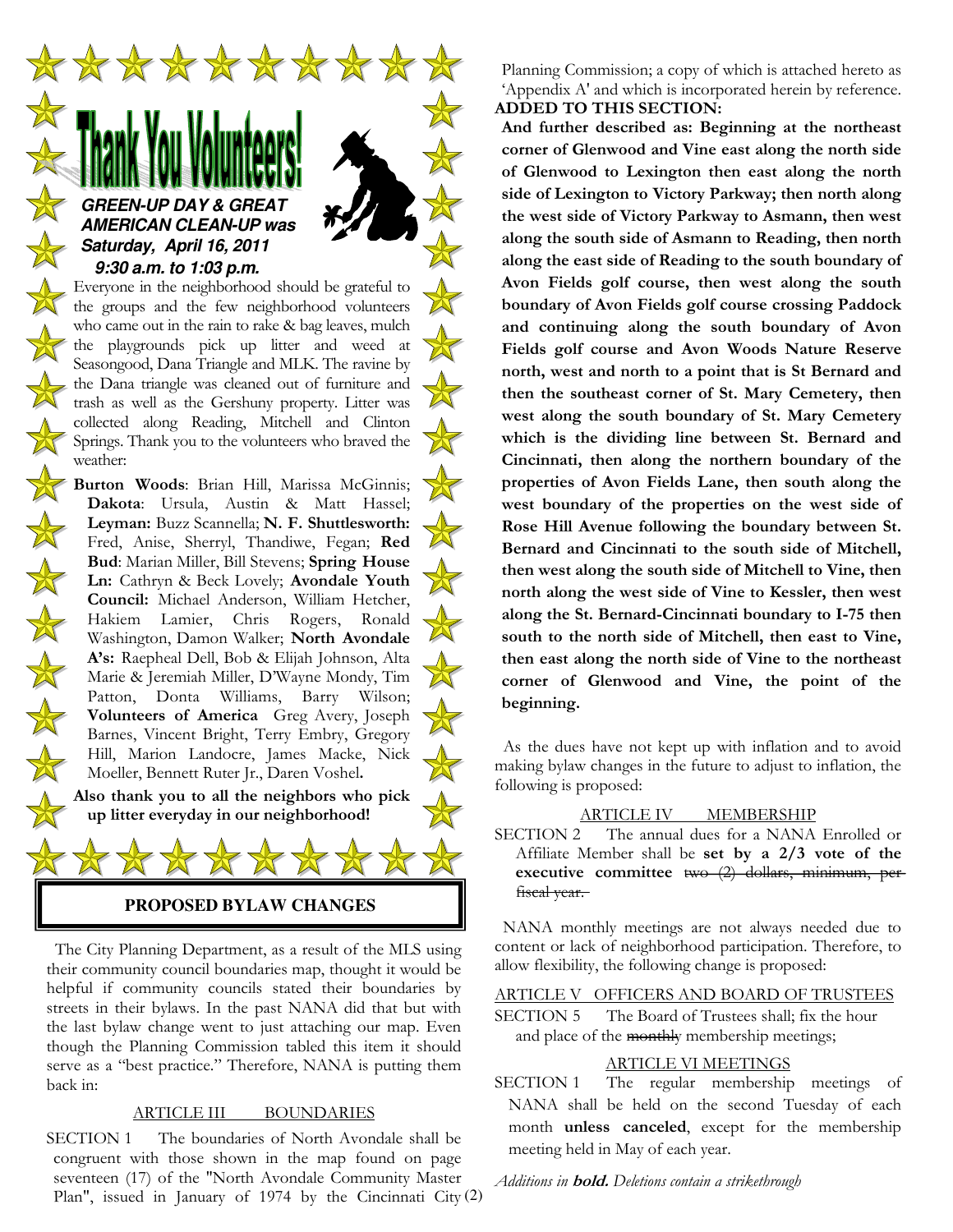

NORTH AVONDALE (NAC) 617 Clinton Springs 961.1584

northavondale@cincinnati-oh.gov

Registration is open for the 2011 Summer Day Camp (Monday, June  $6<sup>th</sup>$  – Friday, August  $12<sup>th</sup>$ , 7am – 6pm Monday – Friday The fee for this year's program is \$800 plus \$10 for a center membership. (a 10% discount is offered on additional children)

70'sDisco Pee Wee Prom Date: Friday, May 13th Time: 6:30pm - 9:30pm Cost:\$10.00 Presale until May 6th \$12.00 at the event

#### Save the Date – Helping Home Buyers Succeed!!!

Our next Money Matters Workshop will be offered on Monday, May 23rd from 6:30pm – 8pm at the North Avondale Recreation Center. This May's topic is Helping Home Buyers Succeed. Please RSVP to 961.1584



### Dina S. Hanks

## NORTH AVONDALE MONTESSORI ●363.3900 ● 615 Clinton Springs www.namrockets.org

Fuel the Rockets 2011 Souring Toward Excellence Support North Avondale Montessori School

Their goal this year is to raise \$30,000.00. 1. Give online at Networkforgood.com

2. go to http://www.nam-school.org/ to download a pledge form

May 16,17,18,19,20 Book Fair 8am to 3pm May 25 last day of school

### THE NEW SCHOOL MONTESSORI  $•281.7999 • 3 Burton Woods Lane$ www.thenewschool.cc

 With exploration as a tenet of Montessori education, we include field study as an integral part of our curriculum, and invite children to begin exploring early. Whether touring our city's parks and museums or riding a zip line at Camp Ernst, our students feel at home in many environments. This school year students have been on excursions to Cincinnati's art museum, zoo, downtown public library, and to a behind-thescenes tour of the Cincinnati Ballet just to name a few.

 In early April, the first through third grade students explored Caesar's Creek on a fossil-hunting trip to review what they'd learned over the years about geological time periods and the early animals and plants captured in the fossil record.

 Preprimary students had a follow-up field trip where they contrasted what they'd seen in February to the spring changes they observed in our temperate forest at Burnet Woods.

 Fourth and fifth grade students prepared for their field trip to Cleveland by learning about Ohio geography, the history of Native Americans and the history of Cleveland. TNSM parent Claudia Reilly worked with students on improvisational theater so they'd have an appreciation of it when the Cabaret Dada Improv Theatre group performed for them in Cleveland. A

chartered bus delivered the class to Cleveland's Botanical Gardens and the Rock and Roll Hall of Fame. They also visited the Cleveland Museum of Art and the Great Lakes Science Center. The students tried various foods at an Italian restaurant in Little Italy, Mediterranean food at Aladdin's with a tour of a pita bread factory and the Mongolian Grill.

 Sixth graders researched our nation's capital for their 5-day trip to Washington D.C. where they were responsible for budgeting their meal money and figuring tips. They met Congressman Steve Chabot, toured the Capitol building and the old post office with its clock tower. They visited the National Archive, Smithsonian Museums, Arlington Cemetery, the Holocaust Museum, and the "Newseum" (history through the news). They attended a play at Ford's Theater, had a night tour of the monuments, rode in a paddle boat in the Tidal Basin by the Washington Monument and took a boat ride down the Potomac to Mount Vernon. We're proud of our TNSM students, their work and the staff who encourage them to explore and learn.

Ann Baumgardner Development/Marketing Director

## FUN WITH YOUR NEIGHBORS

2011 Compost Bin and Rain Barrel Sale The Hamilton County Recycling and Solid Waste District event will feature FreeGarden™ compost bins (\$35) and rain barrels (\$50) available for sale to Hamilton County residents only on a first come, first served basis. The sale will be held on Saturday, May 14 from 9 a.m. to 2 p.m. in the parking lots of Village Crossings & Green Township Administration.

Used Book Sale and Pancake Breakfast on Saturday, May 14, 2011, from 8 a.m. to 1 p.m. at North Avondale Montessori School (615 Clinton Springs Av.) in the gym and the cafeteria

- $\sim$ Wine and Cheese New School Reception on Saturday, May 14 from 6:30-8:30 PM Clifton Cultural Arts Center (formerly Clifton School) 3711 Clifton with parking available in the lot off McAlpin 3rd floor auditorium
- Little Miami Expedition Sat, May 21, 10:30am 12:30pm Magrish Riverlands Preserve. Families and individuals welcome but register early - space is limited, only two children (6 years and up) per adult. Call 861.3435 to sign up. Rachel Rice Cincinnati Parks, Avon Woods
- **Example 2 Computer and TV Recycling Drop-Off Program:** Location: 2trg- 11085 Kenwood Rd., Blue Ash, OH 45242 Dates: Monday – Friday. May 2 - Oct. 31, 2011. 9am - 4pm Open ONLY two Saturdays. June 18 & Oct. 15 9am – 2pm Details: Only for Hamilton County residents. Please bring proof of residency (driver's license or utility bill). Items from businesses, churches and non-profits will not be accepted. Items accepted free of charge include: CPUs, monitors, printers, televisions, fax machines, main frames, laptops, mice, keyboards, speakers, scanners, personal copiers, cables, printers, chips, circuit boards, back up batteries, cell phones and PDAs.